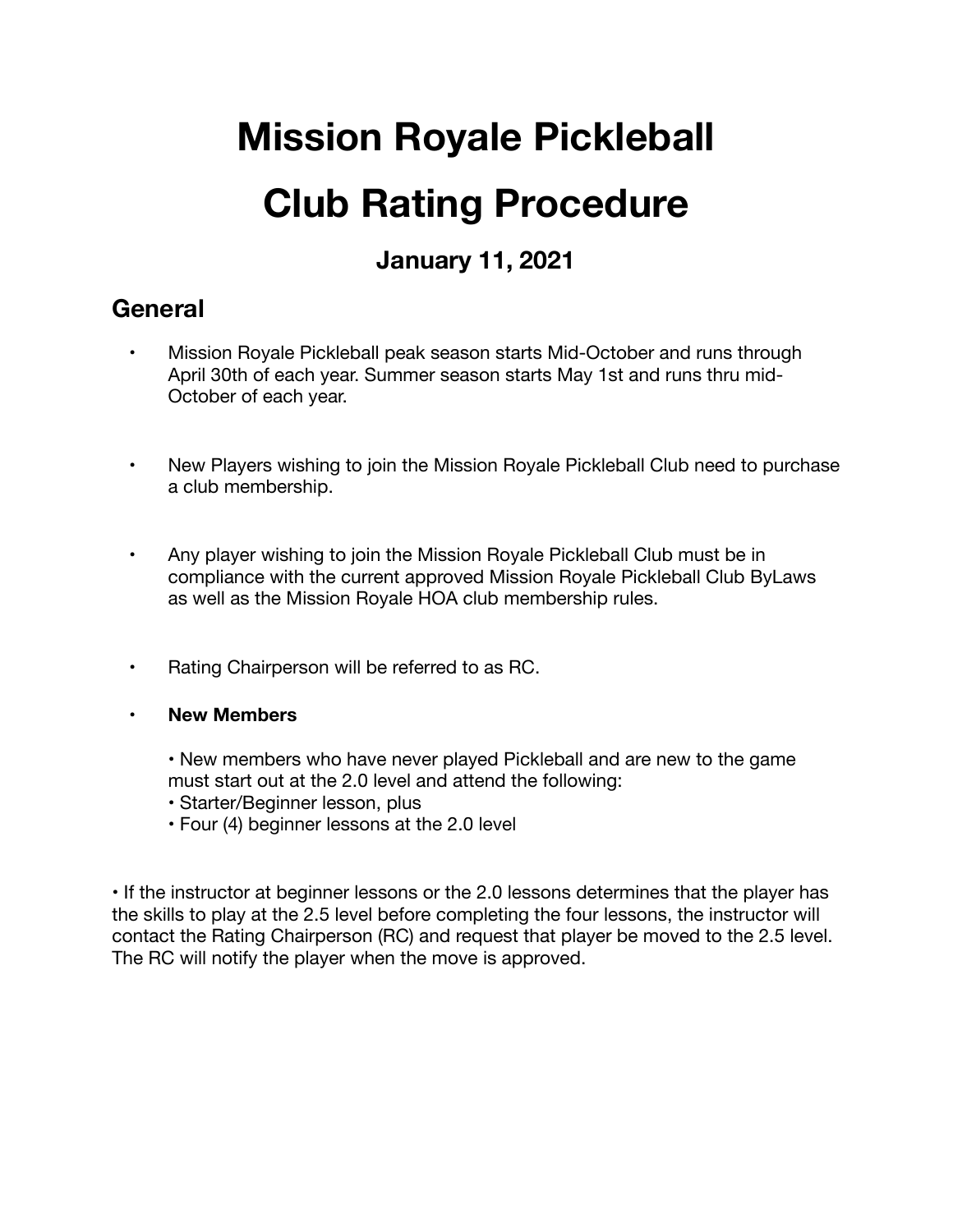- *- All members are required to play at the level in which they are rated by the USAPA or the Mission Royale Pickleball Club evaluation system. New members who have played Pickleball before that do not have a USAPA rating and do not have an approved rating from another club, shall fill out a membership envelope indicating their level of play, and be allowed to play at that level until the next rating session occurs. This self-rating shall not be higher than the 3.5 level.* 
	- New members that have a USAPA rating must notify the RC at MissionRoyale-PickleballClub.com prior to beginning organized play at the appropriate level. The RC will confirm the USAPA rating and authorize the new member to play at the USAPA rated level.
	- New members that have a rating from another club with an organized rating procedure must provide written documentation of the procedure to the RC. The RC will confirm the rating procedure and assign the appropriate skill level for the player.

#### **Rated Members**

- Once you have received a Mission Royale Club rating, you cannot move up based on summer play or a club rating from elsewhere.
- Players who participate in USAPA Tournaments and receive a higher rating must notify the RC at MissionRoyalePickleballClub.com of their rating change before being allowed to participate in higher level play.
- To receive a HIGHER club rating, you must go through the rating process.

#### **To Obtain a Higher Club Rating**

•

•

• A player wishing to move to a higher level must first pass the "Skills Test" as described in Attachment "A". After successfully completing the skills session:

• The RC will issue an "Authorization to Play" sheet via email to the player along with 36 pre-printed ballots identifying the player.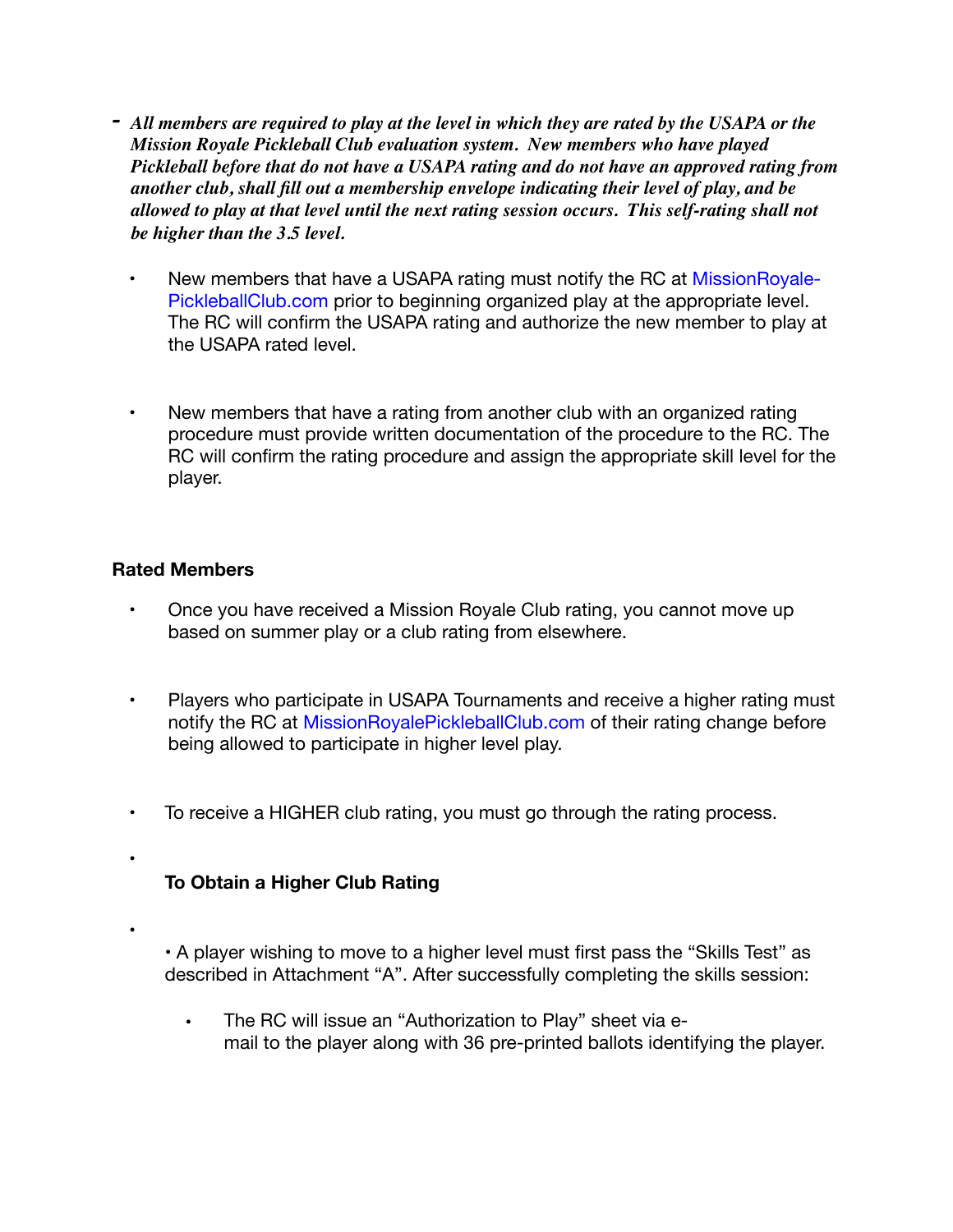- The player will be allowed to participate in two (2) scheduled round robins as described in "General Round Robin Requirements".
- The RC or their designate will collect the votes at the end of each week and tabulate the votes.
- The RC will advise the candidate if the candidate is to advance to the next level or remain at their current level.
- If the Candidate is not successful in moving up, they must wait 4 weeks before trying again, without going thru the skills test. Availability will be based on number of requests received.
- After the 4 week wait, the unsuccessful candidates will be responsible for notifying the RC @ MissionRoyalePickleballClub.com if they would like to try and move up again. They will repeat the rating procedure minus the skills portion.
- Perspective candidates cannot try more than 3 times to successfully pass the skills test. Candidates who are unsuccessful in passing three skills tests, will not be eligible for retesting again until the following peak season. Two opportunities will be allowed to successfully pass the round robin portion of the testing procedure being held during each peak season.
- Once a candidate completes and passes the skills test, they will not be required to complete another skills test, for that level, for a period of 12 months. Those wishing to advance to a higher level must be skills tested again for the higher level.
- If a perspective candidate cannot participate in both the skills test and round robin due to the approaching end of season play, the player should wait and request to be tested the following peak season. Due to unforeseeable circumstances, if a candidate cannot participate in their round robin play, the player will be put at the top of the list for the next peak season.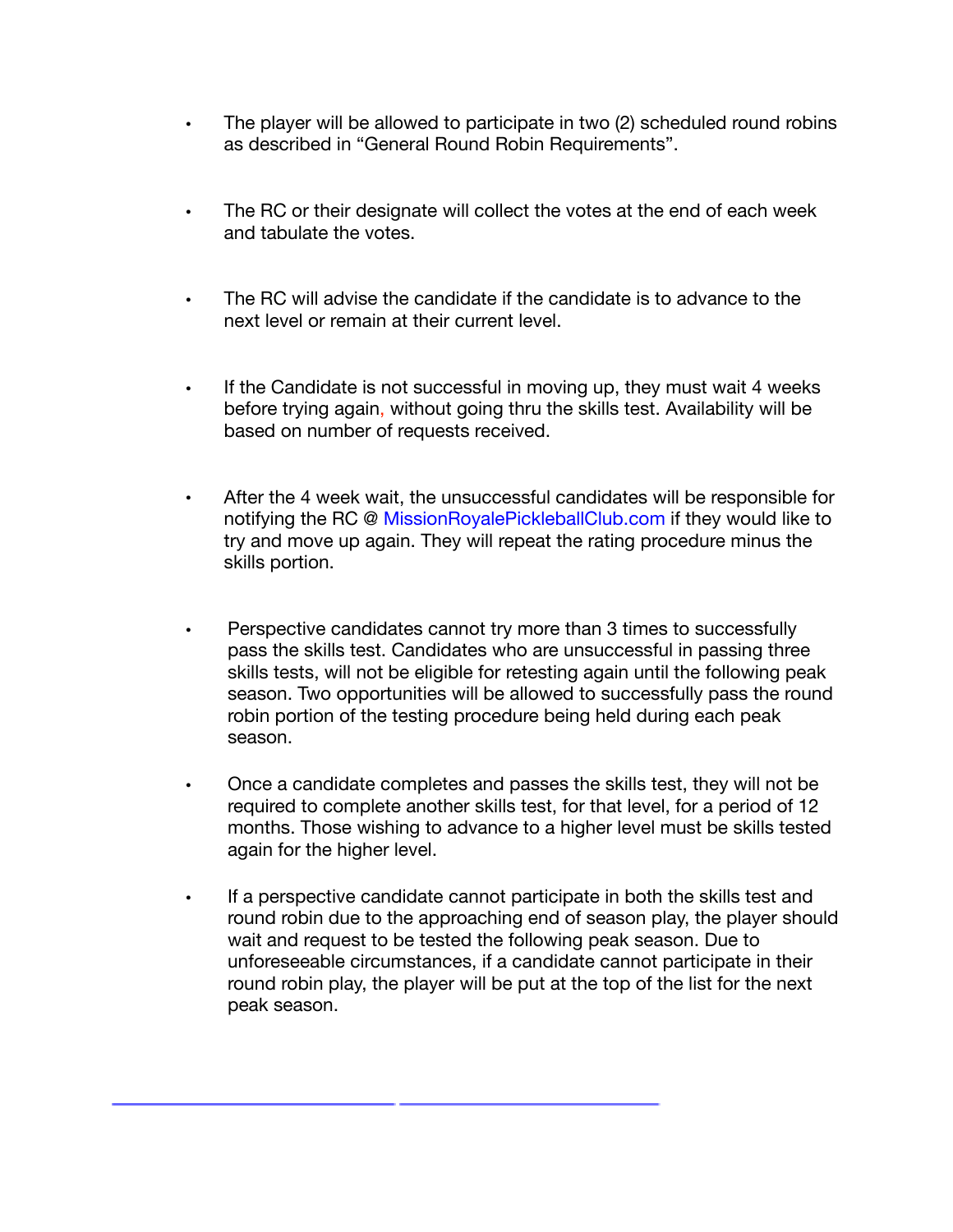#### **General Round Robin Requirements**

- **.** The RC will "assign a week" for round robin play and notify the candidate of the round robin dates and times they will be required to attend. Scheduled open play and scheduled up/down play will not allowed.
- **•** Round Robin week assigned by the RC cannot be changed without the permission of the RC.
- **•** Only a limited number of candidates will be allowed to test on any given date. Requests will be given priority based on time and date received by the RC via MissionRoyalePickleballClub.com.
- **•** If the player cannot play during the week scheduled, they will be moved back into rotation and scheduled for another week in the future to be determined by the RC.
- **•** The player will be responsible for bringing the "Authorization to Play" form and the voting ballots to the court during the two round robins. The Authorization to Play form will be presented to the court coordinator who will assure room is available for the perspective candidate.
- **•** The perspective candidate will be responsible for the distribution of the ballots to each player in the round robin foursome after each game. Players will vote either "Yes" or "No" along with comments and place the ballot in the designated ballot box.
- **•** During round robin play, a candidate is only allowed a maximum of two votes from any one voting player, for each round robin session.
- **•** Players, **NOT CANDIDATES** will place the ballot into the designated ballot box.
- **•** Of the 36 ballots issued by the candidate, a minimum of 30 votes MUST be received in order for the vote to count. Of the votes cast, there must be 80% or